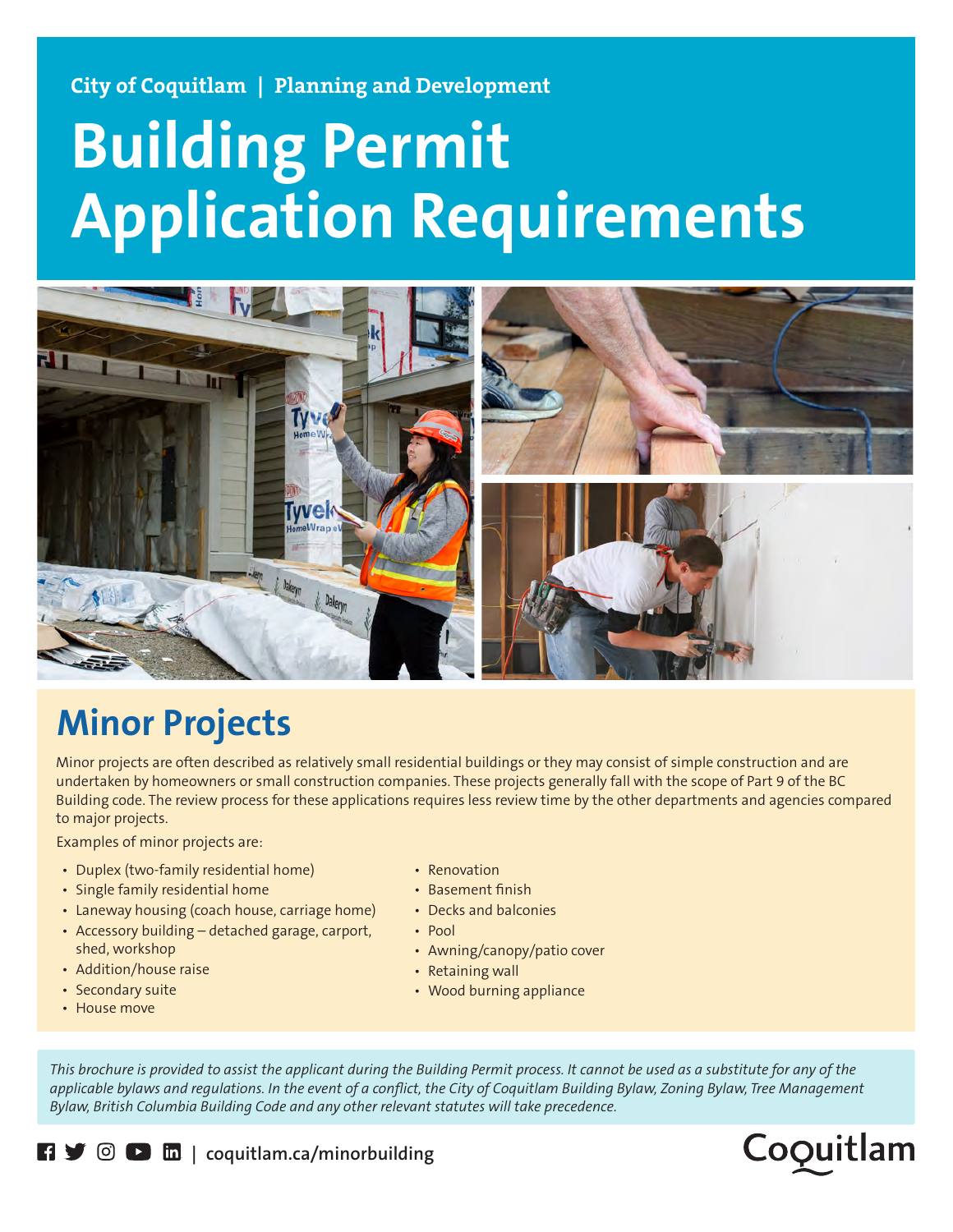### **When Do I Need a Building Permit?**

#### **A building permit will be required to:**

- construct a new building larger than 10 sq. m in floor area
- add or remove floor area from an existing building
- renovate an existing building that involves removing or replacing drywall, altering insulation or ventilation components or window and door locations
- convert existing space into a secondary suite
- finish previously unfinished areas of a building such as a basement, attic or garage
- construct a new shed, shop, garage or carport larger than 10 sq. m.
- alter the structural components of a building
- alter or remove staircases, steps and any components such as guardrails and handrails
- build a new deck or balcony
- move a building either on the property, or to another property
- demolish all or a portion of a building
- install a swimming pool or pond
- build a retaining wall greater than 1.2 m in height
- install a wood-burning appliance
- attach a roof structure such as a patio roof or awning to an existing building.

## **Planning Your Project**

#### **Things you should know:**

- The zoning of your property to ensure your intended use is permitted.
- The regulations in that zone such as setbacks, site coverage and height.
- The age, location and depth of services to your property, such as water, sanitary sewer and drainage.
- The restrictions on your Land Title such as covenants, rights of way and easements.
- Restrictions that may apply to tree removal or vegetation/ habitat sensitive environments.

If you are proposing to change the location and/or width of your driveway, you will require permission from the City Engineering & Public Works Department.

It is recommended that you review the Good Neighbour. Construction brochure to avoid violating other municipal bylaws and complaints from neighbours.

#### **A building permit will not be required to:**

- repair or replace roofing material
- replace doors and windows that result in no change to the location and size of the rough opening framing
- replace exterior cladding materials with new and approved materials
- replace cabinetry or floor finishes
- repair existing individual deck components such as subfloors, surface material or guardrails





 $-37.00$ LOPE CALCULATIONS W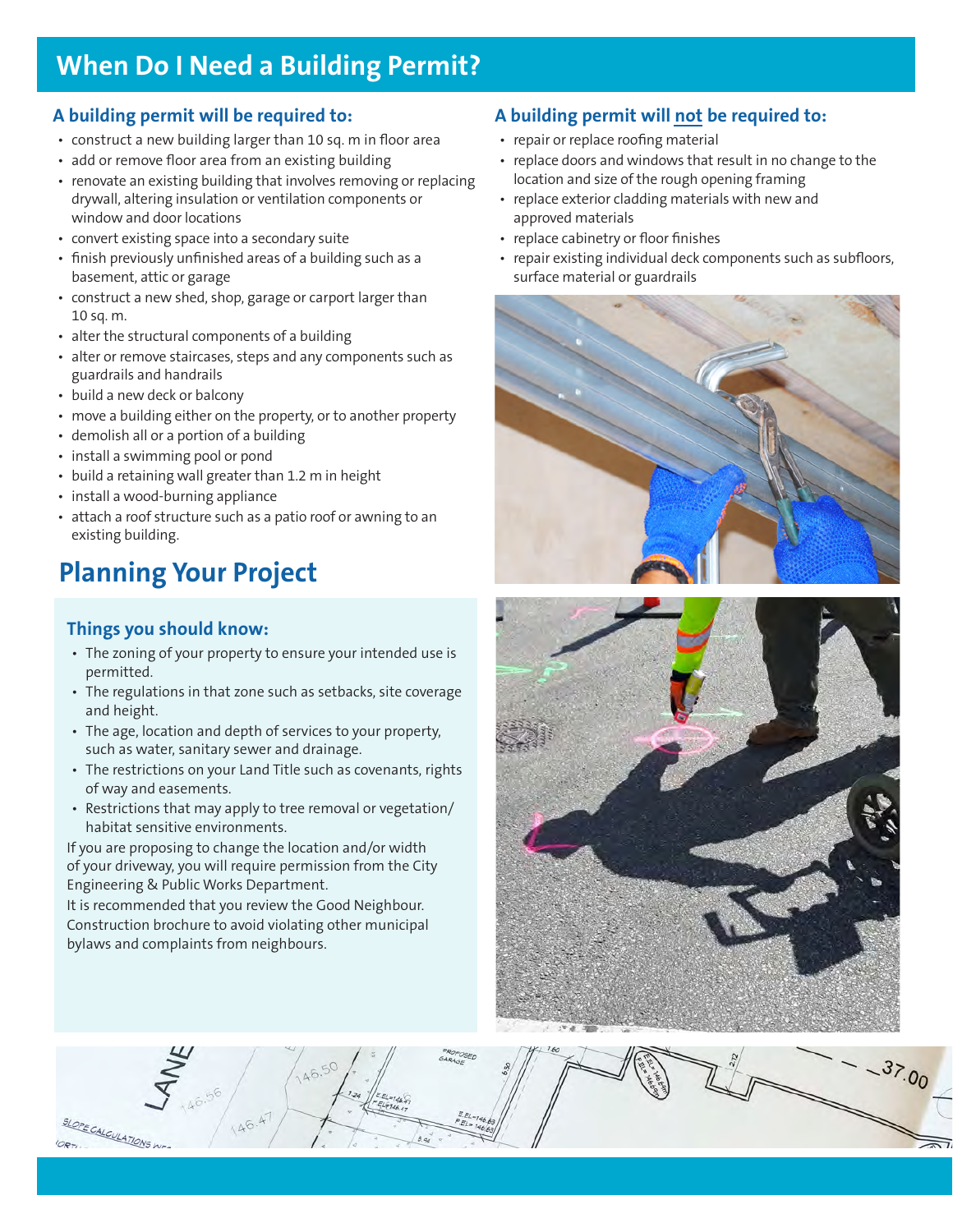#### **Application Requirements**

This brochure is intended to assist the applicant in understanding the information necessary for a Building Permit application. Documents submitted in support of a Building Permit application provide the City with assurance that the Owner undertaking a development has understood and will comply with the requirements of the British Columbia Building Code, City Bylaws and other property agreements. With the Owner's cooperation in submitting complete applications, City staff will be able to provide better and faster service. Incomplete or missing information may result in a rejection of the submission, or a delay in the issuance of a permit.

## **General Drawing Requirements**

In addition to the description of application requirements outlined in our companion brochure Building Permits and Inspections, the following items must be shown on your drawing package.

- All plans and information submitted must be legible and of suitable quality for scanning.
- Drawings shall be submitted on sheets no larger than 24" x 36".
- Drawing packages shall include site plan, foundation, floor and roof plans, cross sections, elevations, construction details and property servicing details.
- Single line drawings are acceptable for site plans only. All wall systems shall be a double line standard.
- Drawings and surveys will be accepted in Imperial or metric scale but only one convention may be used throughout the package.
- Drawings must include: designer's name, email address and telephone number; project civic address, north arrow (if applicable), sheet number sequence and scale.
- All drawings shall be in black line. Red is reserved for City notation only.
- Drawings shall not be laminated or contain taped or pasted annotations.
- Annotations must be accompanied by owner/agent initials and be dated (structural changes initialed and dated by Engineer only).

## **Drawing Specifications**

Refer to our document entitled **Building Permit Worksheet** for detailed specifications required on your drawing submission. The following **Specification Bulletins** may also be of assistance:

- Single and Two-Family Home Drawing Requirements
- Detached Building Drawing Requirements
- Outdoor Deck Drawing Requirements
- Secondary Suite and Basement Finish Drawing Requirements

#### **Property Survey**

• Successful projects start with a proper up-to-date survey of the property prepared by a B.C. land surveyor. Refer to our technical bulletins for more information on survey requirements.